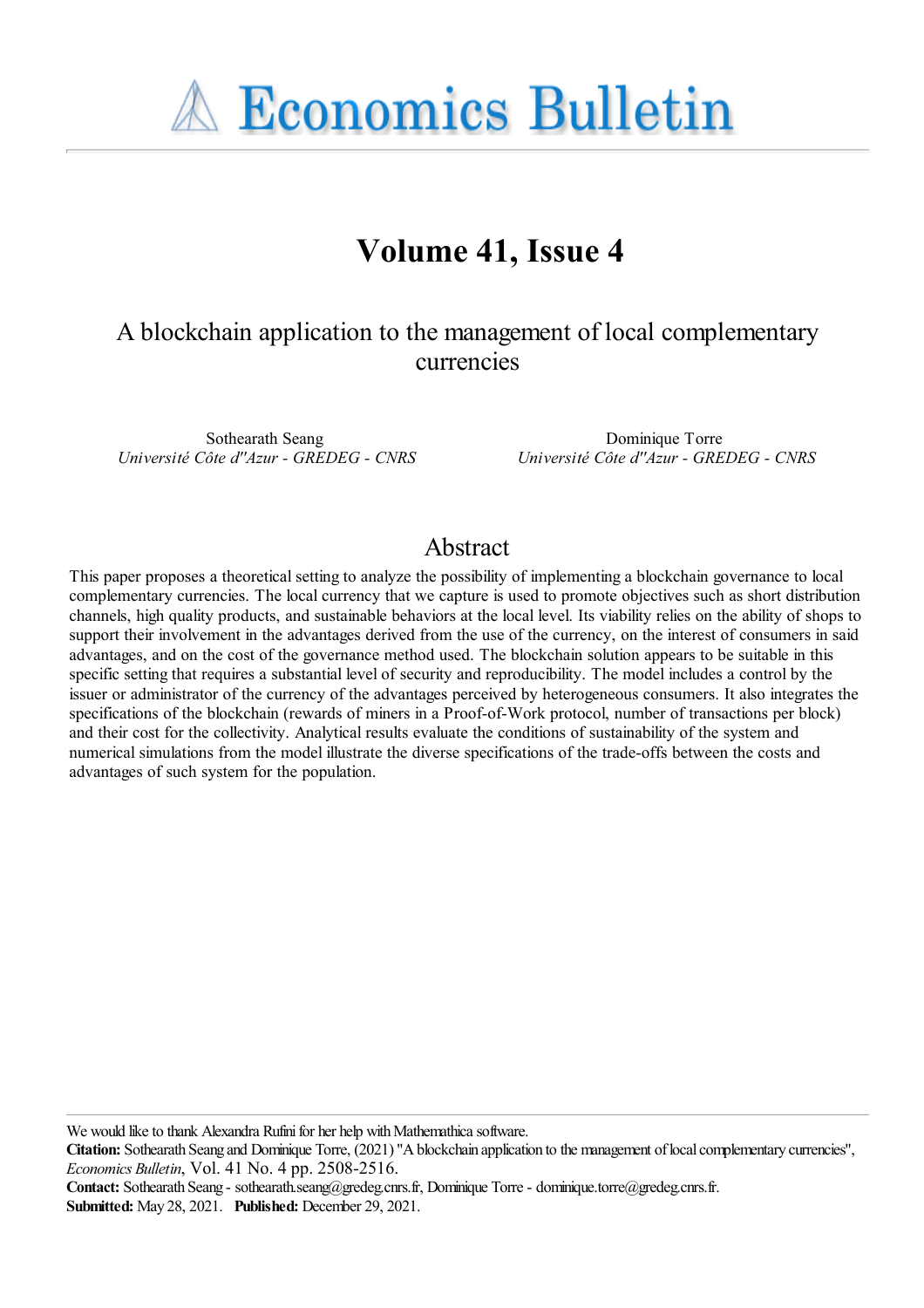## 1. Introduction

Consumers' interests in environmental issues and short distribution channels have significantly developed since the 2010s. Food quality and product traceability are growing consumer concerns, along with the desire to limit the carbon footprint. However, despite the many food labels (organic, local produce, etc...) that exist, the average consumer is not capable of discerning the difference between the labels, let alone understand truly what each label means (Anstine 2007; Dahl 2010; Roitner-Schobesberger, Darnhofer, Somsook, and Vogl 2008). In particular, there is a growing tendency to propose organic products that come from usually very far away from their selling point. A local complementary currency which is used alongside the legal tender can be used as a signalling tool for 'quality goods' that are produced in a sustainable way and close to the consumption point. It does so by only allowing merchants who respect the quality charter of the currency, to reconvert their local currency into legal tender.

The security aspect of the local currency is ensured by the blockchain, which is also known as the mainstream technology behind crypto-currencies. The blockchain provides an impeccable level of security and traceability for transactions, and is designed to function in a decentralized way. Although its first applications are for crypto-currencies, the blockchain has developed beyond the financial sphere, and is now being used to improve the processes in multiple sectors including supply chain (Min 2019; Saberi, Kouhizadeh, Sarkis, and Shen 2019). In the case of alimentary supply chain, problems stemming from the traditional supply chain model which include the lack of information on the origins of products for consumers, call for alternative solutions like the governance of the food supply chain via blockchain (Casado-Vara, Prieto, De la Prieta, and Corchado 2018). In the same perspective, a local currency coupled with the blockchain can be used to signal the quality of products via their incentives system and highly secure technology. The issue of volatility does not exist in our case since the rate of exchange is one-to-one with legal tender, similar to some crypto-currencies that are pegged to the U.S. dollar (stablecoins) such as Tether (USDT) and USD Coin  $(USDC)^1$  $(USDC)^1$ . We propose a model encompassing the interactions among consumers, shopkeepers, validators of the transactions (miners) in local complementary currency, and an administration of the system, studying the way of activation of such a local system of diffusion of 'quality products'. This theoretical model is followed by numerical simulations mimicking different scenarios of development of these interactions, in which the blockchain is used to govern a local currency system, or a network of local currencies across a number of cities.

<span id="page-1-0"></span><sup>&</sup>lt;sup>1</sup>There are many other projects that aim to solve the volatility problem of crypto-currencies, like for instance Cryptobucks (Conley 2017)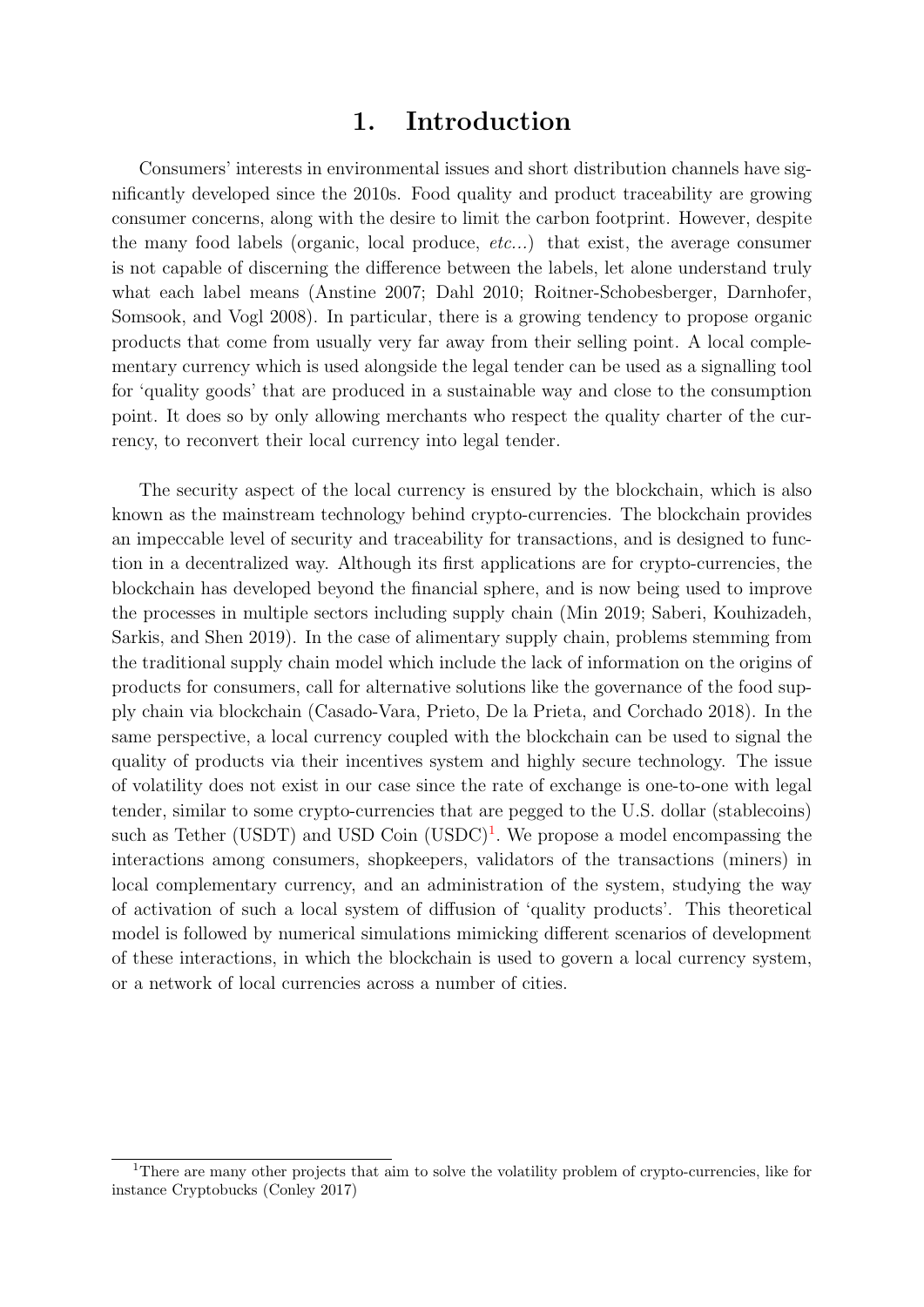### 2. The model

### 2.1 Agents

The local currency system associates four types of agents:  $n$  potential consumers,  $s$ shopkeepers,  $m$  potential miners (or validators) of the transactions, and an administration of the system which also issues digitally the complementary currency against legal tender and conditionally convert it back in legal tender at a fixed exchange rate. The administration determines a list of enforceable commitments binding the participating shops, related to the origin and nature of the products they sell and different ecological friendly attitudes (promotion of short distribution channels, of organic goods, of ethical products, participation to waste recycling, to various collective solidarity projects, etc.). The cost of commitments for the shops increases with the advantage they provide to consumers. Committed shopkeepers have the possibility to convert back in legal tender the complementary currency they receive in payment. Consumers interested in environmental protection and in promoting local and organic products can become clients of the committed shops and pay in complementary currency which is accepted only by shopkeepers able to convert it back in official currency. Payments in complementary currency are validated and settlements realized by the way of a blockchain using a proof of work like validation system. Miners/validators of the blockchain are interested in rewards associated to the validation process. Rewards are payed by the administration and funded by a conversion cost payed by consumers choosing to access to committed shops. The reliability of the validation system depends on the number of participating validators which itself depends on the level of rewards. Finally the administration maximizes welfare under the expression of total surplus.

#### Shopkeepers

There are s various and heterogeneous shops (mini-market, food-store, fishmonger, clothing shop, drugstore, bookstore, hairdresser, pub, restaurant, etc.) able to commit or not to the chart proposed by the administration. Committed ones have in counterpart the possibility to access the retro-conversion of the complementary currency in legal tender. Their choice to accept or not complementary currency in payment depends on the additional income and costs generated by commitments. When a shopkeeper decides to accept the complementary currency in payment, its excess income is given by the number of new clients  $n^*$  it attracts, each one being supposed to consume one unit of "quality" good or service at a fixed price equal to 1 by convention. The cost to commit increases quadratically with the advantages provided to consumers. It also depends on idiosyncratic components differing from one shopkeeper to another (it is easier to serve a beer locally brewed in Munich than in Lisbon, and as hard to sell local electronic components in both cities).

The excess profit  $\pi_k$  of shopkeeper  $k, (k = 1, 2, \ldots, s)$  accepting the complementary currency in payment is given by expression  $(1)$ :

<span id="page-2-0"></span>
$$
\pi_k = n^* - (c_1 k + c_2 a^2) \tag{1}
$$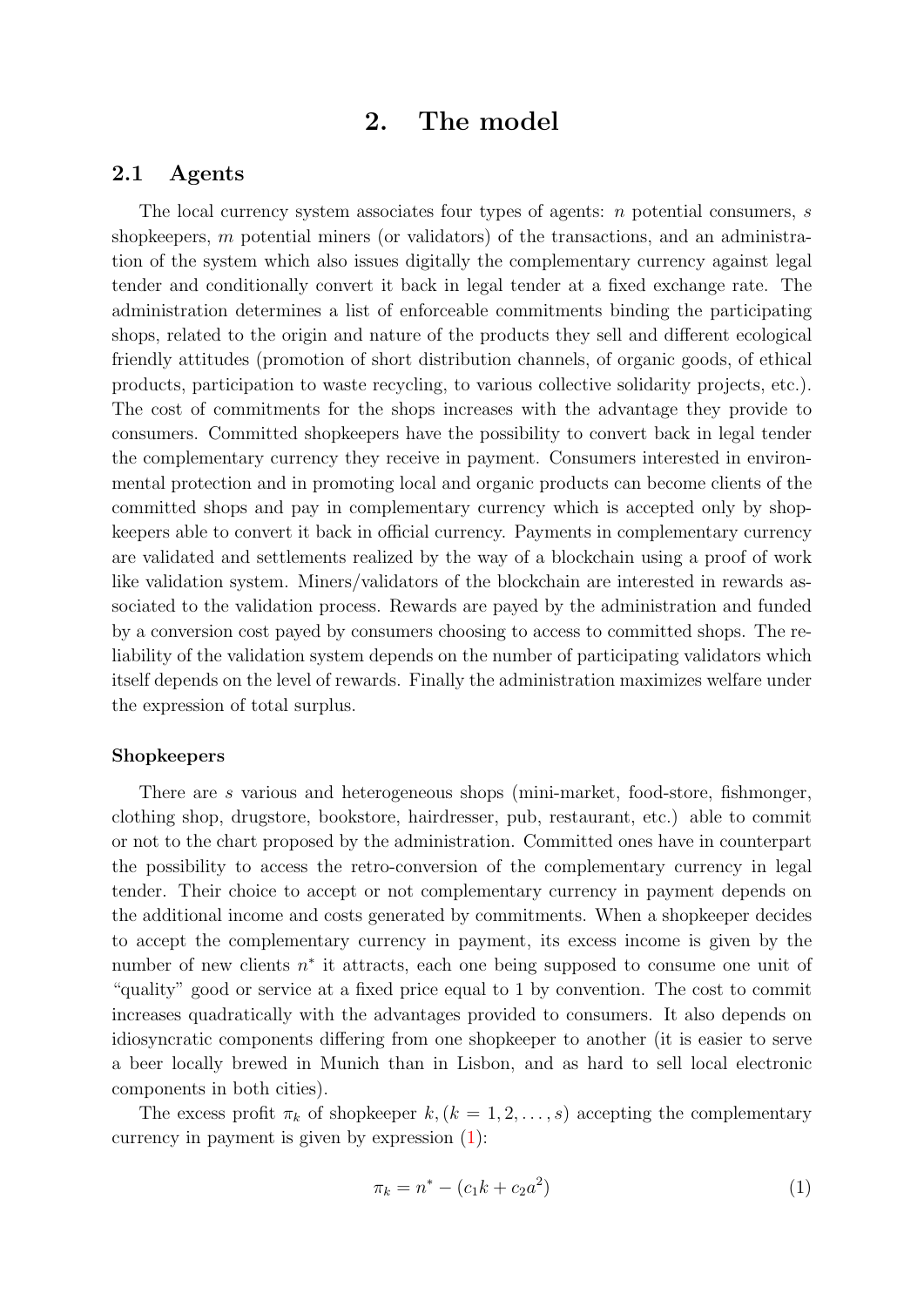where  $n^*$  figures the number of consumers using the complementary currency in payment, and  $c_1k$  and  $c_2a$  are respectively the idiosyncratic and the common components of the cost to commit  $(c_1 > 0, c_2 > 0)$ .

#### 2.1.1 Consumers

There are *n* potential consumers who use or not the complementary currency according the content of the chart proposed by the administration. Their utility as clients of the committed shops increases with the level of commitment of the shops, but decreases according the transaction fees they have to pay to convert the legal tender int complementary currency They are differentiated by their sensibility to the excess price of "quality" goods and services of the committed shops, by the limitations in terms of variety of "quality" goods and services, or by other disadvantages of committed shops compared to their competitors (including hypermarkets) offering "normal" goods and services. The differential of utility of consumer  $i,(i = 1, 2, \ldots, n)$  when it chooses to pay a given variety of goods/services using complementary currency is given by expression [\(2\)](#page-3-0):

<span id="page-3-0"></span>
$$
u_i = a(1 - t) - i\tau \tag{2}
$$

where t relates to the rate of conversion of legal tender in complementary currency and  $\tau$ to the idiosyncratic opportunity cost associated to the use of the complementary currency.

#### 2.1.2 Miners

The m potential miners/validators can use their interconnected computers to activate a blockchain able to validate transactions in complementary currency. The payment of validators is determined by a "proof of work" contest: the computational power of computers determines also the miners' probability to win the unit reward  $r$  associated to each block which includes l transactions. Computational powers are uniformly distributed on the segment  $[j, j]$ . When the time devoted to validation and other opportunity costs are considered, the number of effective participants in the blockchain depends on the amounts of rewards. The expected gain for a given block of the miner endowed with the computational power j (or miner j) is given by expression  $(3)$ :

<span id="page-3-1"></span>
$$
\pi_j = \left(\frac{jr}{\sum_{j^*}^j j} - \theta\right) \frac{n^* s^*}{l} \tag{3}
$$

where  $j^*$  figures the marginal participating miner, e.g. the miner for which the expected profit exactly vanishes, the first term in the parenthesis representing the gross expected gain of miner j given its equipment and the level of rewards, and  $\theta$  its opportunity cost.

The potential miners decide to participate in the blockchain as soon as their net expected profits are positive.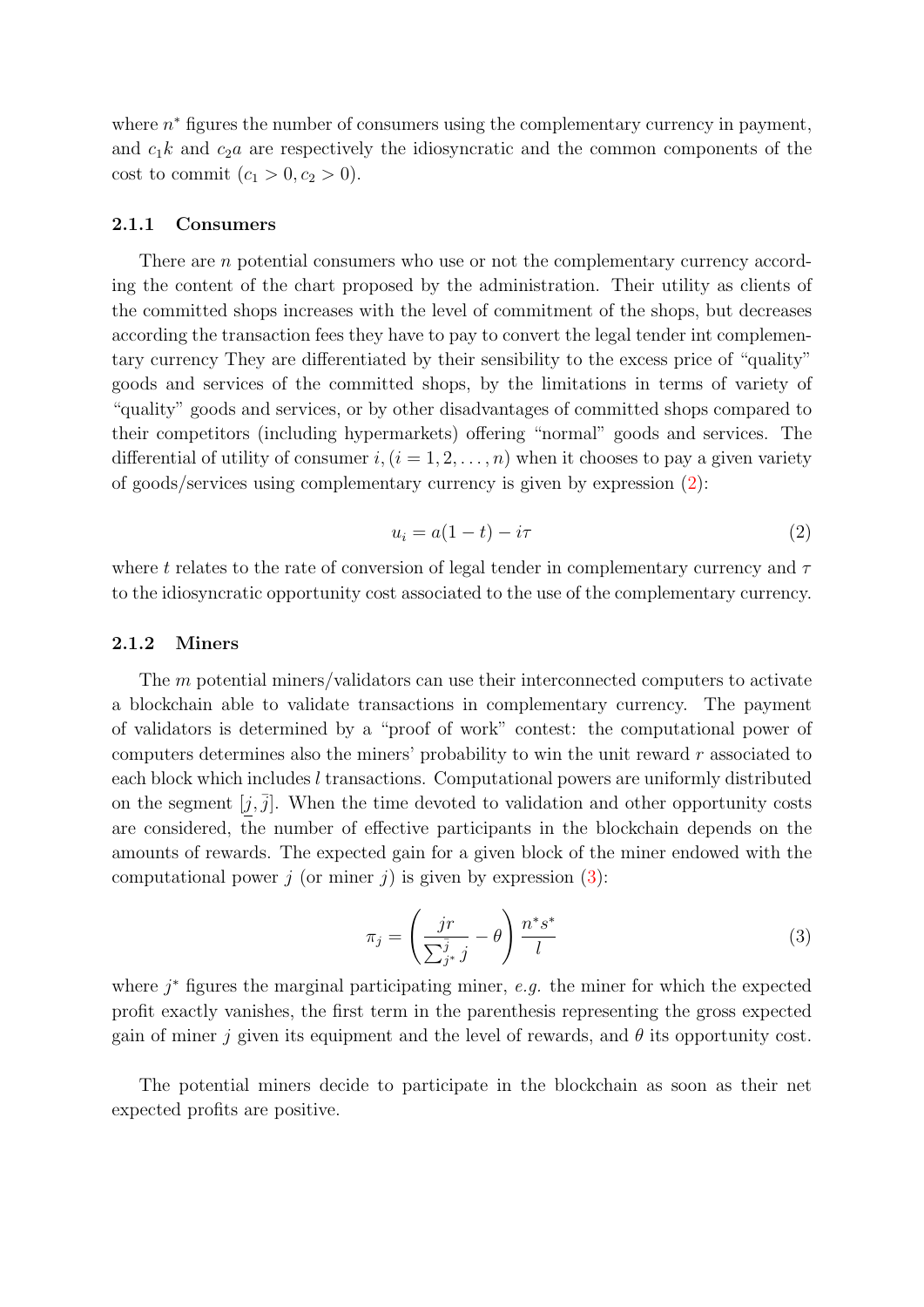#### 2.1.3 Administrator of the currency

The administrator of the complementary currency charges a rate t to each unit conversion of legal tender in complementary currency, and converts back for free the complementary currency of committed shopkeepers into legal tender. It determines the content of the chart (the level of commitments)  $a$ . The conversion tax  $t$  funds the miners' activity. Indirectly, the blockchain activity then determines the conversion tax  $t$  when the administrator budget constraint is balanced as written by equation [\(4\)](#page-4-0):

<span id="page-4-0"></span>
$$
n^*s^*\left(t-\frac{r}{l}-c_3\right)=0\tag{4}
$$

where  $s^*$  figures the number of committed shops and  $c_3$  a unit operational cost of the administration.

Given that the amount of reward  $r$  is given by the validation market<sup>[2](#page-4-1)</sup>, the administrator finally determines the level of commitment  $a^*$  maximizing the welfare  $(5)$  of the members of the community (consumers and member-shops), given its budget constraint  $(4):$  $(4):$ 

<span id="page-4-2"></span>
$$
W = s^* a n^* (1 - t) - s^* \tau \left( \sum_{0}^{n^*} i \right) + s^* n^* - c_1 \left( \sum_{0}^{s^*} k \right) - c_2 s^* a^2 \tag{5}
$$

### 2.2 Sequence of actions and solution concept

The interactions among agents and the control of actions by the administration can be presented in a sequential way. The sequence is then as follows:

- At the beginning of the period, the administration determines the content of the chart a in order to maximize welfare  $(5)$  under the budget constraint  $(4)$ , using rational expectation of other agents actions given parameters  $c_1, c_2, c_3, \tau, l$  and the value of r given by the market.
- At stage 2, potential member-shops choose to sign or not the chart (and to accept or not the complementary currency in payment).
- At stage 3, potential users choose to adopt or not the complementary currency and to become or not clients of the member-shops.
- At stage 4, potential miners choose to participate or not in the blockchain.

The solution concept is the subgame perfect equilibrium of the previous sequence in which in each period agents choose the best action to maximize respectively welfare, profits, utilities and validation expected gains. It is solved in a backward way.

<span id="page-4-1"></span><sup>&</sup>lt;sup>2</sup>Miners participate to various blockchains which for a given size of blocks places the administrator in a price taker position relatively to the amount of  $r$ .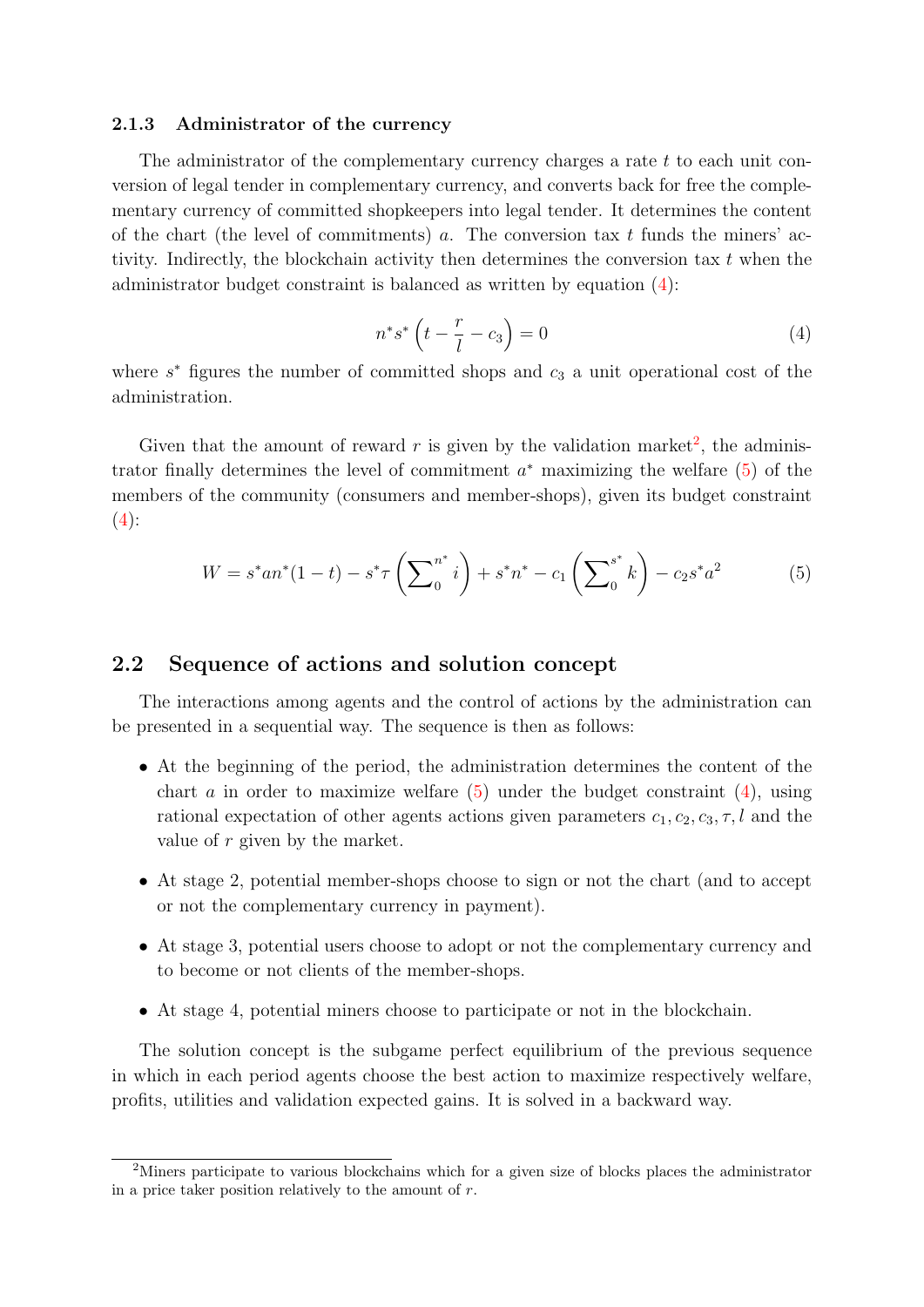### 3. Solution of the model

### 3.1 Fourth stage of the game

<span id="page-5-0"></span>**Lemma 1.** The effective number of miners is  $\bar{j} - \frac{1}{2} + \frac{r}{\theta} - \frac{(4r(r-\theta) + \theta^2(1+4\bar{j}+4\bar{j}^2))^{1/2}}{2\theta}$  $\frac{(1+4j+4j)j}{2\theta}$ . This number increases with the level r of rewards.

*Proof:* The expected profit of the threshold miner  $j^*$  vanishes in expression [\(3\)](#page-3-1). Among the two roots, and given that  $r \geq 3\theta$  is a necessary condition to have at least 2 participants in the blockchain, the relevant solution is  $j^* = \frac{1}{2} - \frac{r}{\theta} + \frac{(4r(r-\theta) + \theta^2(1+4\bar{j}+4\bar{j}^2))^{1/2}}{2\theta}$  $\frac{(1+4j+4j)j}{2\theta}$ , from which is deduced the number of miners  $\bar{j} - j^*$ .

From Lemma [1,](#page-5-0) are deduced the following remarks:

- Given the opportunity costs of miners, the number of active miners only depends directly on the amount of rewards and not on the level of commitment of shopkeepers and the level of circulation of the complementary currency.
- Given the administration 'budget constraint'  $(4)$ , the amount of rewards has also an indirect influence on conversion costs t and on the level the number of transactions in complementary currency, and finally determines also the number of blocks and the profit  $\pi_j$  of each miner.

Indirectly, from their effect on the conversion tax, the blockchain technology and the level of rewards have then an influence both on the number of consumers using complementary currency and on the number of shopkeepers accepting it in payment.

### 3.2 Third stage of the game

The third stage of the game corresponds to the determination of the number of consumers using the complementary currency, given the level of commitment of shopkeepers  $a^*$  and the amount of conversion fees  $t$ .

<span id="page-5-1"></span>Lemma 2. The effective number of complementary currency users among consumers is  $n^* = \frac{a(1-t)}{\tau}$  $\frac{1-t_1}{\tau}$ . This number increases wit the level of commitments of shopkeepers and decreases with the conversion fees.

*Proof:* The threshold complementary currency user  $i^*$  vanishes expression [\(2\)](#page-3-0), i.e.  $i^* =$  $a(1-t)$  $\frac{(1-t)}{\tau}$ . Given the form of [\(2\)](#page-3-0),  $n^* = i^*$ , equality from with is derived the first part of the lemma. The second part is immediate from the study of  $n^*$ .

### 3.3 Second stage of the game

The second stage of the game corresponds to the determination of the number of the shops  $s^*$  which sign the chart and accept the complementary currency. This number depends on the level of commitments a previously proposed by the administration of the currency, and on the value of their profit function [\(1\)](#page-2-0).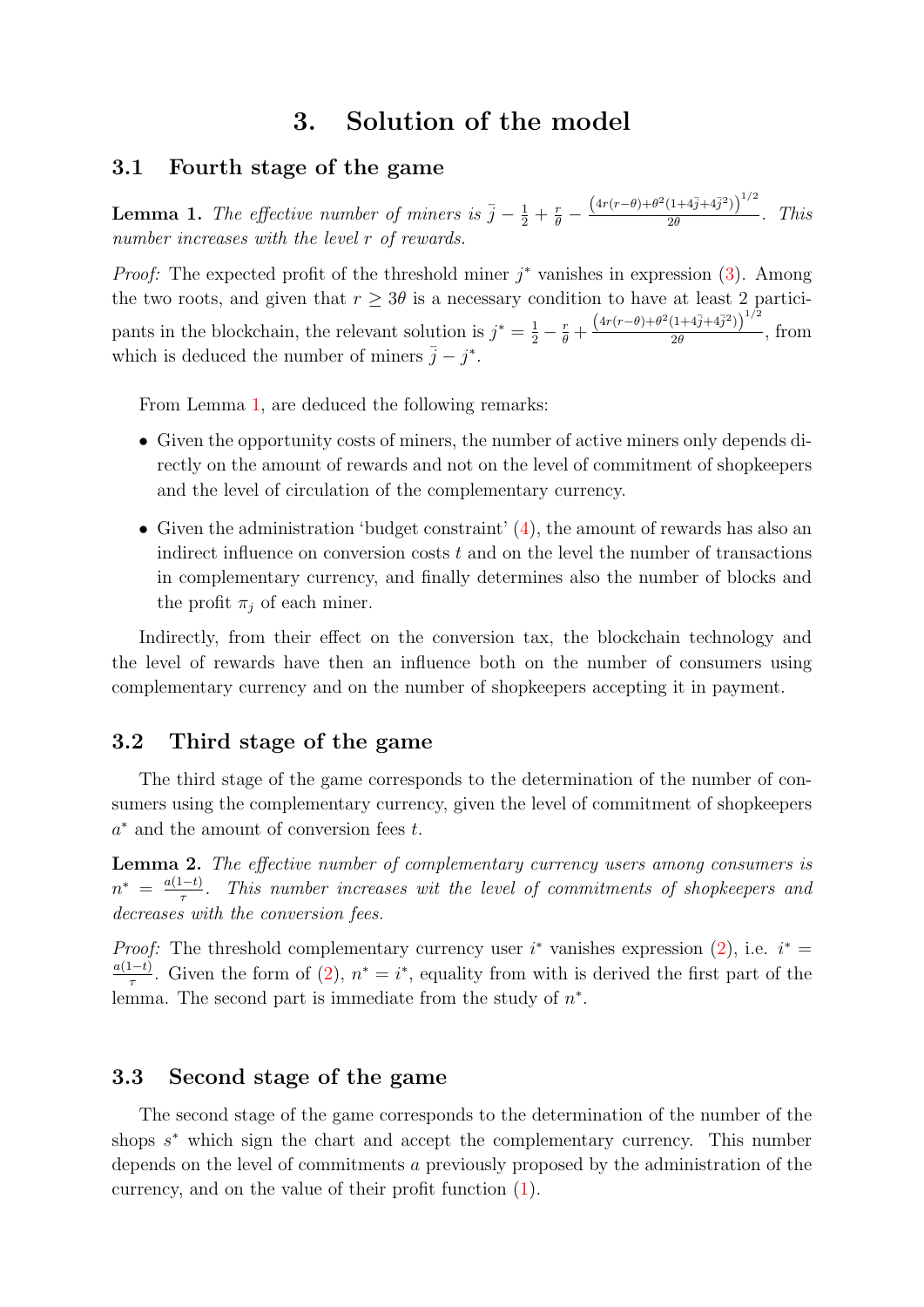<span id="page-6-0"></span>**Lemma 3.** The effective number of shopkeepers accepting the complementary currency is  $s^* = \frac{a(1-t-ac_2\tau)}{c_1\tau}$  $\frac{t - ac_2 \tau}{c_1 \tau}$ . This number decreases with t. It first increases then decreases with a. *Proof:* The threshold shopkeeper  $k^*$  vanishes expression [\(1\)](#page-2-0), i.e.  $k^* = \frac{a^*(1-t-a c_2 \tau)}{c_1 \tau}$  $\frac{-t - ac_2\tau_j}{c_1\tau}$ . Given the form of [\(1\)](#page-2-0),  $s^* = k^*$ . The second part is the consequence of expression  $s^*$  form.

It is interesting to observe that the number of participating shops increases with the level of commitment as far as the good effect on the latter dominates the bad effect on shopkeepers' costs.

### 3.4 First stage of the game

Finally, once determined the level of conversion taxes  $t = \frac{r}{l} + c_3$  of legal tender in complementary currency from expression  $(4)$ , the welfare maximizing value of  $a^*$ , can be derived from expression  $(5)$  where the values of  $n^*$  and  $s^*$  are expressed as obtained in Lemmas [2](#page-5-1) and [3.](#page-6-0)

**Proposition 1.** Under the mild condition  $c_2\tau^2 < (1 - \frac{r}{l} - c_3)^2$ , there exists a positive value of  $a^*$  maximizing welfare.

Proof: Given expression [\(5\)](#page-4-2) and Lemmas [2](#page-5-1) and [3,](#page-6-0) the welfare is a polynomial expression of degree 4, continuous in the whole range of definition of a. Its term of highest degree is positive. It has then in general two local mimima and one single local finite maximum. The expression vanishes for  $s = 0$ , which corresponds to two different values of a, namely  $a = 0$  and  $a = \frac{(1-t)}{c_2 \tau}$  $\frac{1-t}{c_2\tau}$ . It first derivative in a is negative for  $a = 0$  which means that it becomes negative for small values of a. A sufficient condition in which it becomes positive is when the two components of W, namely  $W = s^* a n^* (1-t) - s^* \tau \left( \sum_0^{n^*} i \right)$ and  $W = s^*n^* - c_1 \left( \sum_0^{s^*} \right)$  $\binom{s^*}{0}$  –  $c_2s^*a^2$  are positive, which corresponds respectively to  $a > \frac{\tau}{1-\frac{r}{l}-c_3}$  and  $a < \frac{1-\frac{r}{l}+c_3}{c_2}$  $\frac{r}{c_2} + c_3$ , which summarizes in the condition  $c_2\tau^2 < (1 - \frac{r}{l} - c_3)^2$ . When this condition is observed, and given the form of w and its values when  $s^* = 0$ , a maximum of W exists for positive values of  $a^*$ ,  $s^*$  and  $n^*$ .

The condition of the proposition could be easily commented. The left part of the inequality  $c_2\tau$  refers to the cost of commitment for shopkeepers, and to the heterogeneity of consumers related to the opportunity costs when they choose to be clients or not of committed shops, while the right part of the expression refers to the costs of the validation system, namely the rewards paid to the blockchain which activates the system. It then exists a positive level of commitment maximizing welfare if opportunity costs of consumers and commitment costs of shopkeepers are not too high when compared to the cost of activating a blockchain.

#### 3.5 Simulation results

We present in this section numerical illustrations able to capture different levels of extension of the network of agents paying in local complementary currency and using it as a way to disclose committed stores.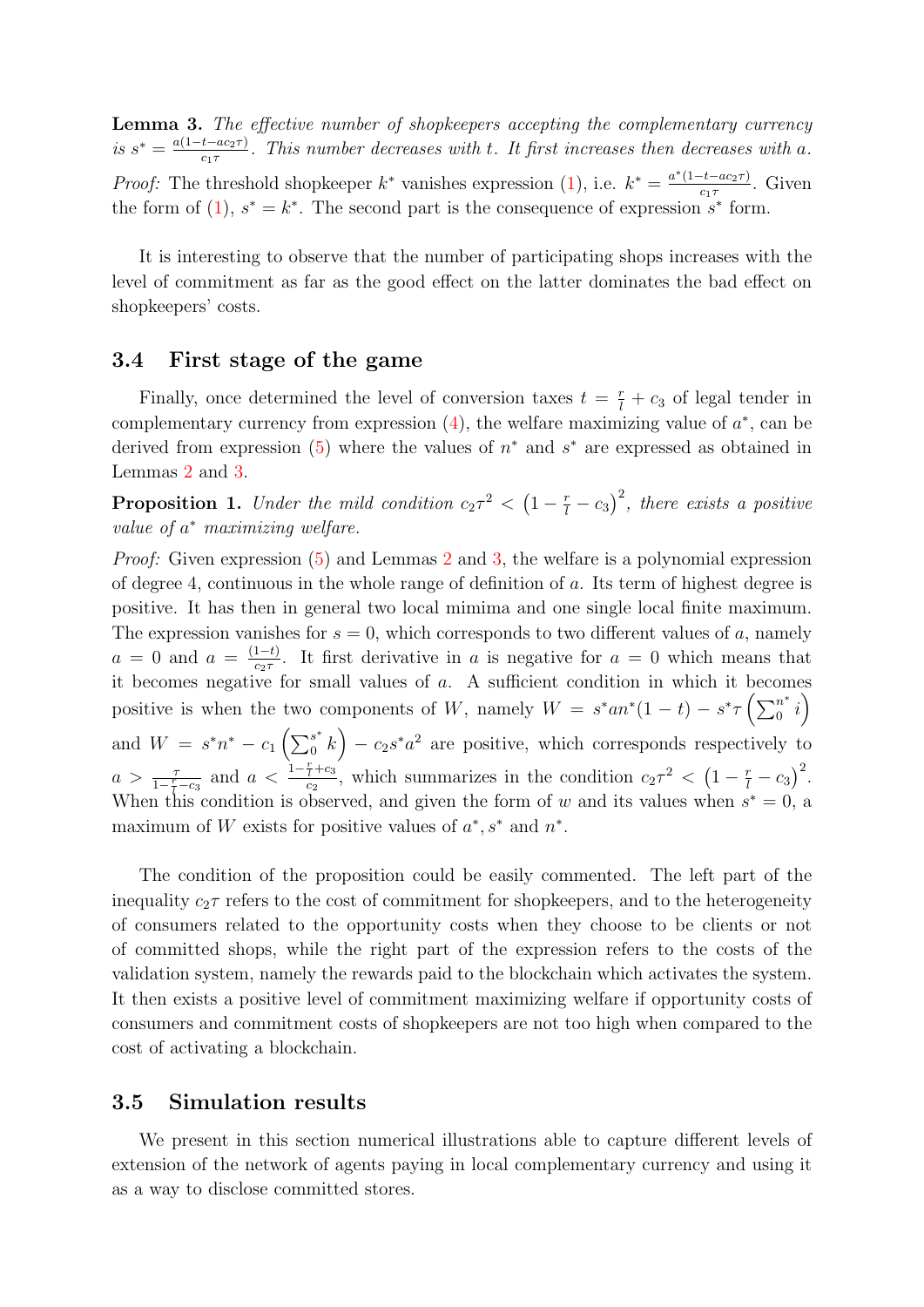| Variable            | Scenario 1 | Scenario 2 Scenario 3 |                     | Scenario 4           |
|---------------------|------------|-----------------------|---------------------|----------------------|
| c <sub>1</sub>      | 0.75       |                       | 1.5                 | 2                    |
| $c_2$               | 2          | 1.5                   |                     | 0.5                  |
| $c_3$               | 0.7        | 0.5                   | 0.4                 | 0.3                  |
| $\,r$               | 0.1        | 0.075                 | 0.05                | 0.01                 |
|                     | 20         | 20                    | 20                  | 20                   |
| $\tau$              | 0.015      | 0.01                  | 0.0075              | 0.005                |
| $a^*$               | 7.05       | 24.72                 | 59.67               | 209.79               |
| W                   | 15 995.2   | 4 707 180             | $135 \times 10^{6}$ | $15.826\times10^{6}$ |
| $n^*$               | 142        | 1 2 2 7               | 4 754               | 29 349               |
| $s^*$               | 51         | 310                   | 795                 | 3672                 |
| in $%$<br>$n^*/s^*$ | 35.44      | 25.27                 | 16.73               | 12.51                |

<span id="page-7-0"></span>Table 1: Simulation results of each stage of adoption of the local currency project

The four columns of Table [1](#page-7-0) could be interpreted as different stages of adoption of the complementary currency. Scenario 1 may depict an early stage of the project characterized by an important opportunity cost of adoption by users  $(\tau)$ , high rewards for miners  $(r)$ , high costs for the administration  $(c_3)$  and for the merchants to be engaged in the advantages provided by the local currency  $(c_2)$ . The subsequent scenarios may depict the further adoption stages of the project respectively in evolution with our variables, with scenario 4 being the latest stage in which the project has reached its maturity and the possibility of a network of multiple local currencies governed by a blockchain has become a reality.

The four figures below show the evolution of the total welfare (blue curve, left y-axis), the number of shops accepting the local currency (purple curve in the bottom most position, right y-axis), and the number of users (straight purple line) for each scenario of table [1.](#page-7-0)



Despite important differences in the level of adoption and use between cases, and mild (visual) nuances in the range of positivity of W close to  $a = 0<sup>3</sup>$  $a = 0<sup>3</sup>$  $a = 0<sup>3</sup>$ , the same observations are

<span id="page-7-1"></span><sup>&</sup>lt;sup>3</sup>In reality, these nuances are for the most the consequence of the difference of scale among the 4 cases.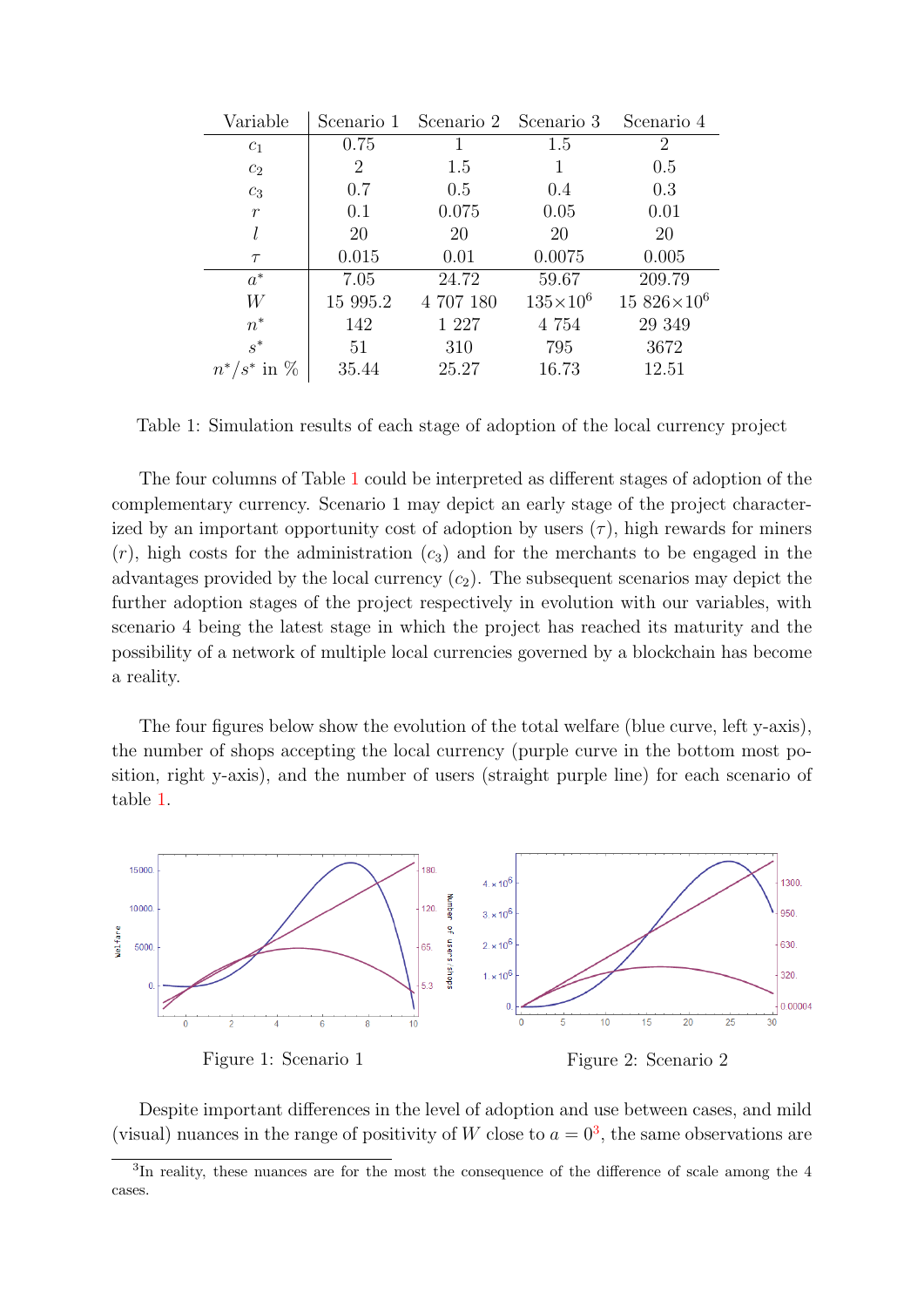

Figure 3: Scenario 3 Figure 4: Scenario 4

made in every situation: the number of consumers increases linearly with  $a$ , the number of involved shops reaches a maximum before total welfare, and ends up having a negative influence on the latter, until making it vanishing. Only changes the size of users' network and the gain in term of welfare. The amount of rewards  $r$  plays a role in the success of the experience, as part of the costs, but the other costs (opportunity costs of consumers, commitment costs of shopkeepers) are also decisive in the success of the experience.

# 4. Conclusion

In general, achieving mainstream adoption is the objective of a currency. Conversely, in the case examined in this paper, the adoption should be restricted to a limited number of shops to enforce the role of the local complementary currency as a signaling tool. In this sense, the local complementary currency does not position itself as a 'rival' to the legal tender. The increasing need for security and viability for a payment system in a world where technology is advancing at a fast pace calls for alternative solutions that are easily reproducible across spaces and cities. The blockchain seems to be one of the solutions to this problem. Our model and its simulation results showed that a local complementary currency or a network of local complementary currencies governance via blockchain is feasible in many circumstances. It is in line with rational behavior of agents, and comes at a low cost, if not nearly no cost, for the collectivity. Two prominent examples of blockchain applications are the Monnaie Léman<sup>[4](#page-8-0)</sup> in France and Switzerland, and MonedaPAR<sup>[5](#page-8-1)</sup> in Argentina (Orzi, Porcherot, and Valdecantos 2021). The digitization of local currencies via blockchain is gaining momentum as more projects are adopting the solution and we expect this trend to continue growing rapidly in the next few years.

<span id="page-8-0"></span><sup>4</sup> <https://monnaie-leman.org/le-leman-concretement#electronique>

<span id="page-8-1"></span><sup>5</sup> <https://monedapar.com.ar>